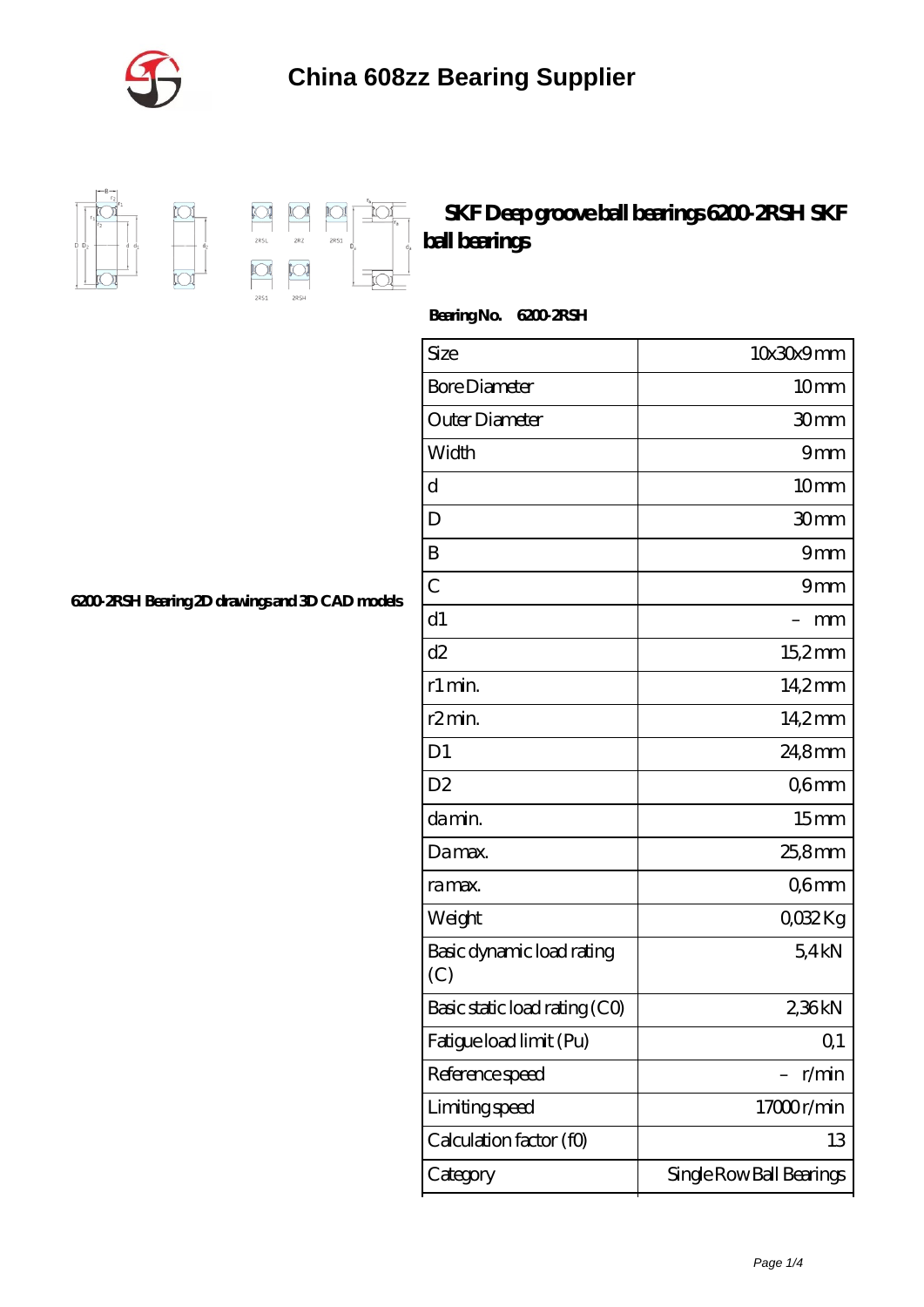

## **[China 608zz Bearing Supplier](https://m.satinspirals.com)**

| Inventory                          | 0 <sup>0</sup>                                                                                                                                                                                                                  |
|------------------------------------|---------------------------------------------------------------------------------------------------------------------------------------------------------------------------------------------------------------------------------|
| Manufacturer Name                  | <b>SKF</b>                                                                                                                                                                                                                      |
| Minimum Buy Quantity               | N/A                                                                                                                                                                                                                             |
| Weight / Kilogram                  | 0035                                                                                                                                                                                                                            |
| Product Group                      | <b>BOO308</b>                                                                                                                                                                                                                   |
| Enclosure                          | 2 Seals                                                                                                                                                                                                                         |
| Precision Class                    | ABEC 1   ISO PO                                                                                                                                                                                                                 |
| Maximum Capacity / Filling<br>Slot | No                                                                                                                                                                                                                              |
| Rolling Element                    | <b>Ball Bearing</b>                                                                                                                                                                                                             |
| Snap Ring                          | No                                                                                                                                                                                                                              |
| <b>Internal Special Features</b>   | No                                                                                                                                                                                                                              |
| Cage Material                      | Steel                                                                                                                                                                                                                           |
| Enclosure Type                     | Contact Seal                                                                                                                                                                                                                    |
| Internal Clearance                 | CO-Medium                                                                                                                                                                                                                       |
| Inch - Metric                      | Metric                                                                                                                                                                                                                          |
| Long Description                   | 10MM Bore; 30MM<br>Outside Diameter; 9MM<br>Outer Race Width; 2 Seals;<br>Ball Bearing, ABEC 1   ISO<br>PQ No Filling Slot; No Snap<br>Ring, No Internal Special<br>Features; CO Medium<br>Internal Clearance; Steel<br>Cage; C |
| <b>Other Features</b>              | Deep Groove   NBR Seal                                                                                                                                                                                                          |
| Category                           | Single Row Ball Bearing                                                                                                                                                                                                         |
| <b>UNSPSC</b>                      | 31171504                                                                                                                                                                                                                        |
| Harmonized Tariff Code             | 8482105068                                                                                                                                                                                                                      |
| Noun                               | Bearing                                                                                                                                                                                                                         |
| Keyword String                     | Ball                                                                                                                                                                                                                            |
| Manufacturer URL                   | http://www.skf.com                                                                                                                                                                                                              |
| Manufacturer Item Number           | 6200 2RSH                                                                                                                                                                                                                       |
| Weight/LBS                         | 006834                                                                                                                                                                                                                          |
| Bore                               | 0.394 Inch   10 Millimeter                                                                                                                                                                                                      |
|                                    |                                                                                                                                                                                                                                 |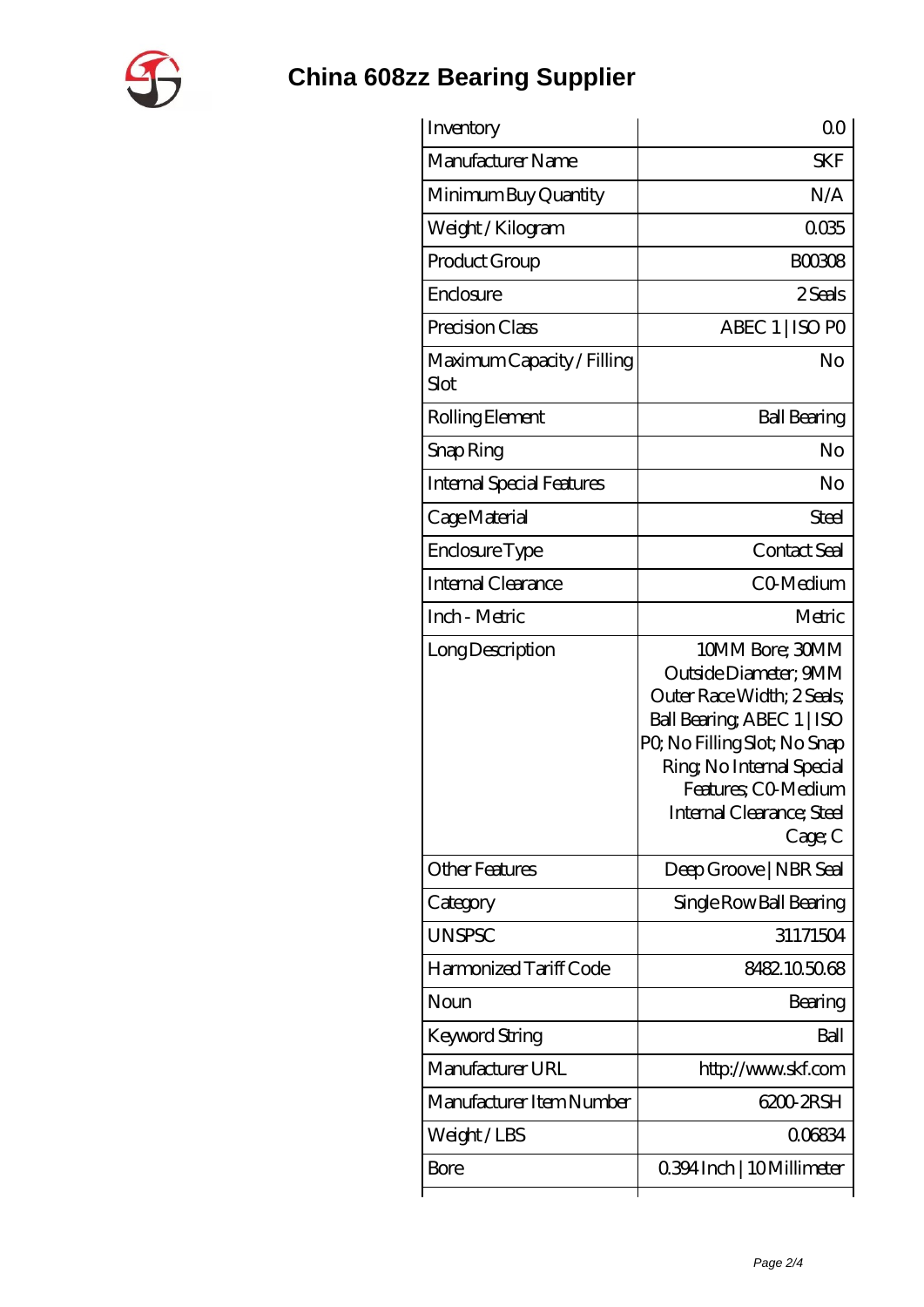

## **[China 608zz Bearing Supplier](https://m.satinspirals.com)**

| Outside Diameter                | 1.181 Inch   30 Millimeter   |
|---------------------------------|------------------------------|
| Inner Race Width                | OInch   OMillimeter          |
| Outer Race Width                | 0.354 Inch   9 Millimeter    |
| bore diameter:                  | 10 <sub>mm</sub>             |
| static load capacity.           | 236kN                        |
| outside diameter:               | 30mm                         |
| precision rating                | Not Rated                    |
| overall width:                  | 9mm                          |
| finish/coating                  | Uncoated                     |
| bore type:                      | Round                        |
| cage material:                  | Steel                        |
| closure type:                   | Double Sealed                |
| outer ring width:               | 9mm                          |
| rowtype & fill slot:            | Single Row Non-Fill Slot     |
| fillet radius                   | 06 <sub>mm</sub>             |
| internal clearance:             | CO                           |
| maximum rpm:                    | 17000RPM                     |
| operating temperature<br>range: | $-40$ to $+210^{\circ}$<br>F |
| series                          | 62                           |
| dynamic load capacity:          | 54kN                         |
| $\mathrm{d}_2$                  | 15.07 mm                     |
| $D_2$                           | 24.72mm                      |
| $d_a$ min.                      | 14.2mm                       |
| $d_a$ max.                      | 15 <sub>mm</sub>             |
| $D_a$ max.                      | 25.8mm                       |
| $r_a$ max.                      | 06 <sub>mm</sub>             |
| Basic dynamic load rating C     | 54kN                         |
| Basic static load rating $C_0$  | 236kN                        |
| Fatigue load limit $P_u$        | 01kN                         |
| Calculation factor $k_r$        | 0025                         |
| Calculation factor $f_0$        | 13                           |
| Mass bearing                    | 0032kg                       |